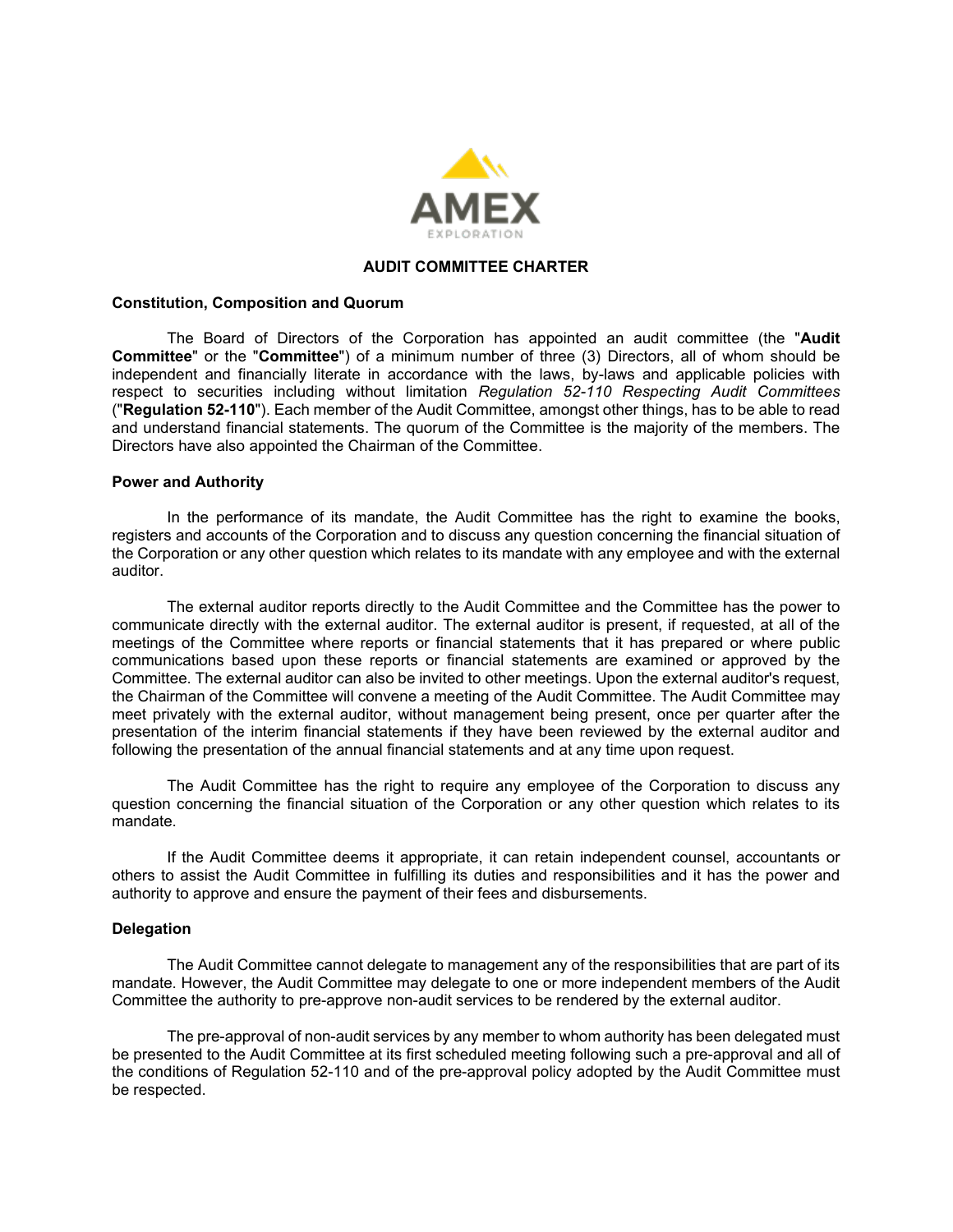### **Reports**

The Audit Committee has to report to the Board of Directors on or about its work, activities and decisions at the meeting of the Board of Directors following the meeting of the Audit Committee providing all topics discussed, decisions taken, means undertaken in order to study and examine the reports, statements and documents submitted, as well as the level of satisfaction of the members of the Committee therewith, the unresolved issues, the disagreements and the decisions taken, in which case the justifying motives also have to be provided.

## **Compensation**

The Board of Directors determines the compensation to be received by the members of the Audit Committee for their services.

### **Mandate**

The mandate of the Audit Committee comprises the following:

### *General*

- 1. to monitor the audit process and the integrity of the Corporation's financial reporting with a view to enhance the accuracy of the information provided and the quality of the Corporation's financial reporting;
- 2. to establish, monitor and verify the accounting standards and policies adopted;<br>3. to monitor and adopt new accounting pronouncements that could affect the C
- to monitor and adopt new accounting pronouncements that could affect the Corporation and to ensure they are respected;
- 4. to follow the evolution of best practices with respect to accounting principles, standards and rules and to incorporate such best practices to the practices of the Corporation, where applicable;
- 5. to ensure the respect of the rules applicable to the Corporation in accordance with the laws, by-laws, instruments and policies relating to financial information in general and in particular to audits and to audit committees including Regulation 52-110 pertaining to the Audit Committee;
- 6. to review the Audit Committee Charter and membership annually and make recommendations for modifications, where applicable, to the Board of Directors;

### *Risk Management*

7. to monitor and adopt risk management systems and to ensure the monitoring of these systems;

### *Financial Results*

- 8. to examine the Annual Audited Financial Statements, the unaudited interim financial statements and the management's discussion and analysis as well as all other statements and financial reports including press releases dealing with financial information which require an examination by the Audit Committee in accordance with the applicable laws or when the Board of Directors requires such examination and to recommend their adoption by the Board of Directors;
- 9. to ensure that the financial information is in compliance with the applicable securities laws, regulations and policies;
- 10. to review together with the external auditor of the Corporation the methods used for and the extent of their respective auditing processes and to report to the Board of Directors any material reservation that the Audit Committee has or that the external auditor have expressed with respect to their work;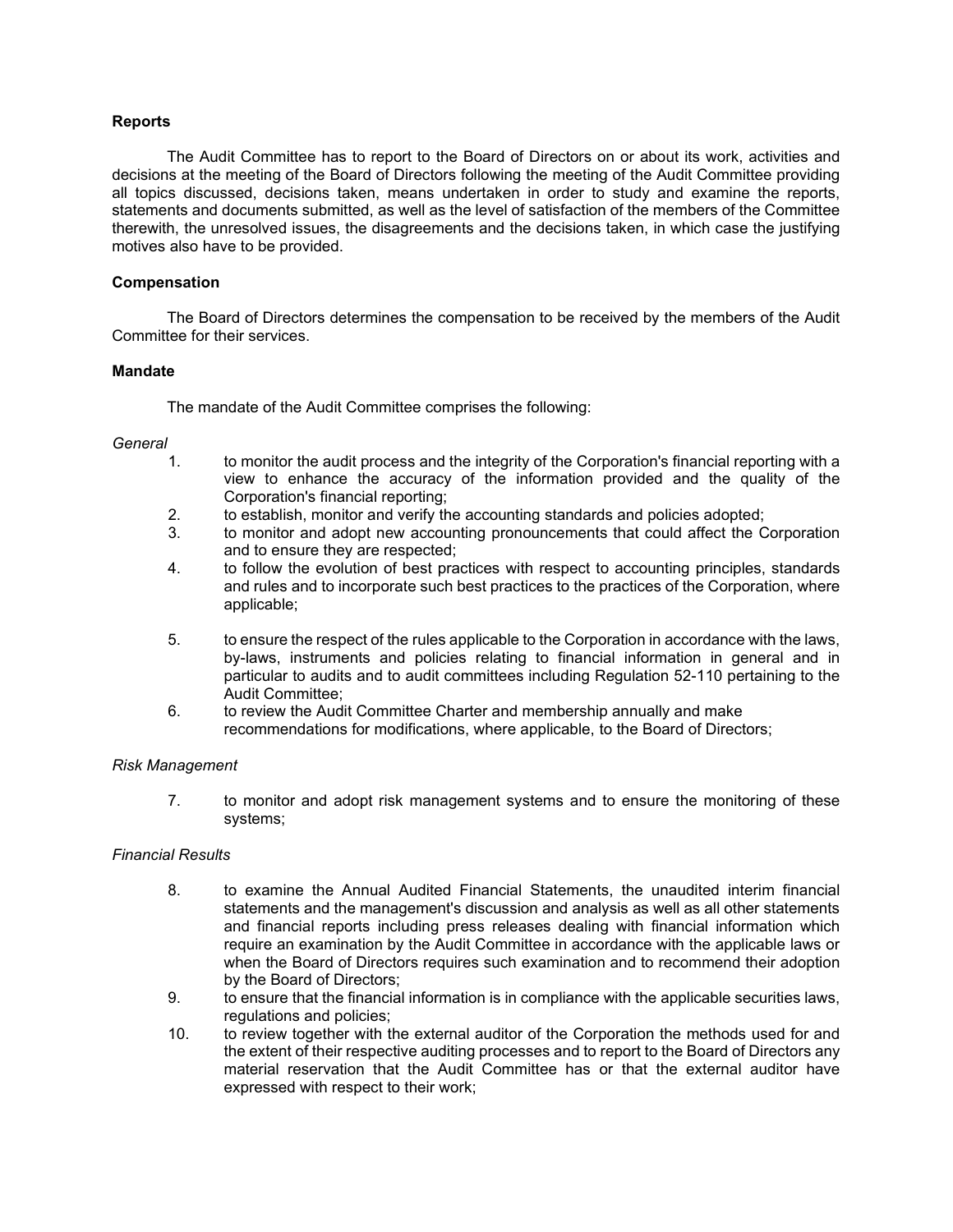## *External auditors*

- 11. to recommend the external auditor to the Board of Directors as well as its compensation in connection with the audit services;
- 12. to ensure that the external auditor remains ultimately accountable to the Board of Directors through the Audit Committee as a representative of the shareholders and, amongst other things, to provide and establish processes allowing independent and direct communication links between the Board of Directors, the internal audit team and the external auditor;
- 13. to monitor the independence of the external auditor including:
	- (i) the prior approval of all non-audit services to be provided to the Corporation by the external auditor;
	- (ii) to adopt detailed prior approval policies and processes with respect to the services mentioned in sub-paragraph (i) hereinabove including the obligation imposed upon management and the external auditor to inform the Audit Committee of any projected services unrelated to the audit and of the rendering of such a service;
	- (iii) to examine the existing or potential relationship of the Corporation with the external auditor including between the employees of the Corporation and the partners, employees, former partners and employees of the former or present external auditor and without limiting the generality of the foregoing to review and approve the Corporation's hiring policies regarding partners,

employees and former partners and employees of the present and former external auditor;

- 14. to receive and study the external auditor's report following its final audit as well as the recommendations relating thereto, to the management of the Corporation;
- 15. to monitor once a year and on occasion during the year the skills, the quality of the services and the independence of the external auditor within the exercise of its duties and to recommend to the Board of Directors, if appropriate, the convening of a shareholders' meeting in order to consider the dismissal of the external auditor;
- 16. to review with the external auditor the extent of its audit and to examine the conclusions resulting from such audit and the actions undertaken by management to implement the recommendations derived from its conclusions;
- 17. to ensure the resolution of disagreements between management and the external auditor regarding financial reports;

# *Internal Controls*

- 18. to review the important items of the reports that follow up as well as the recommendations given to management;
- 19. to review with the external auditor:<br>19.1 the efficiency of the books and of
- the efficiency of the books and of the accounting systems of internal control and of the Corporation's information and if those books are maintained in an appropriate manner and if those systems are applied evenly; and
- 19.2 the efficiency and skills of the employees involved in internal accounting and the control of the activities of the Corporation; in order to evaluate the efficiency and adequacy of the internal control systems and to report to the Board of Directors on such matters;

# *Capital Expenditures*

20. to monitor the financial aspects of capital expenditures projects, including compliance with budgets or cost projections and of the actual return on investment of the projects in comparison with the projected return on investment;